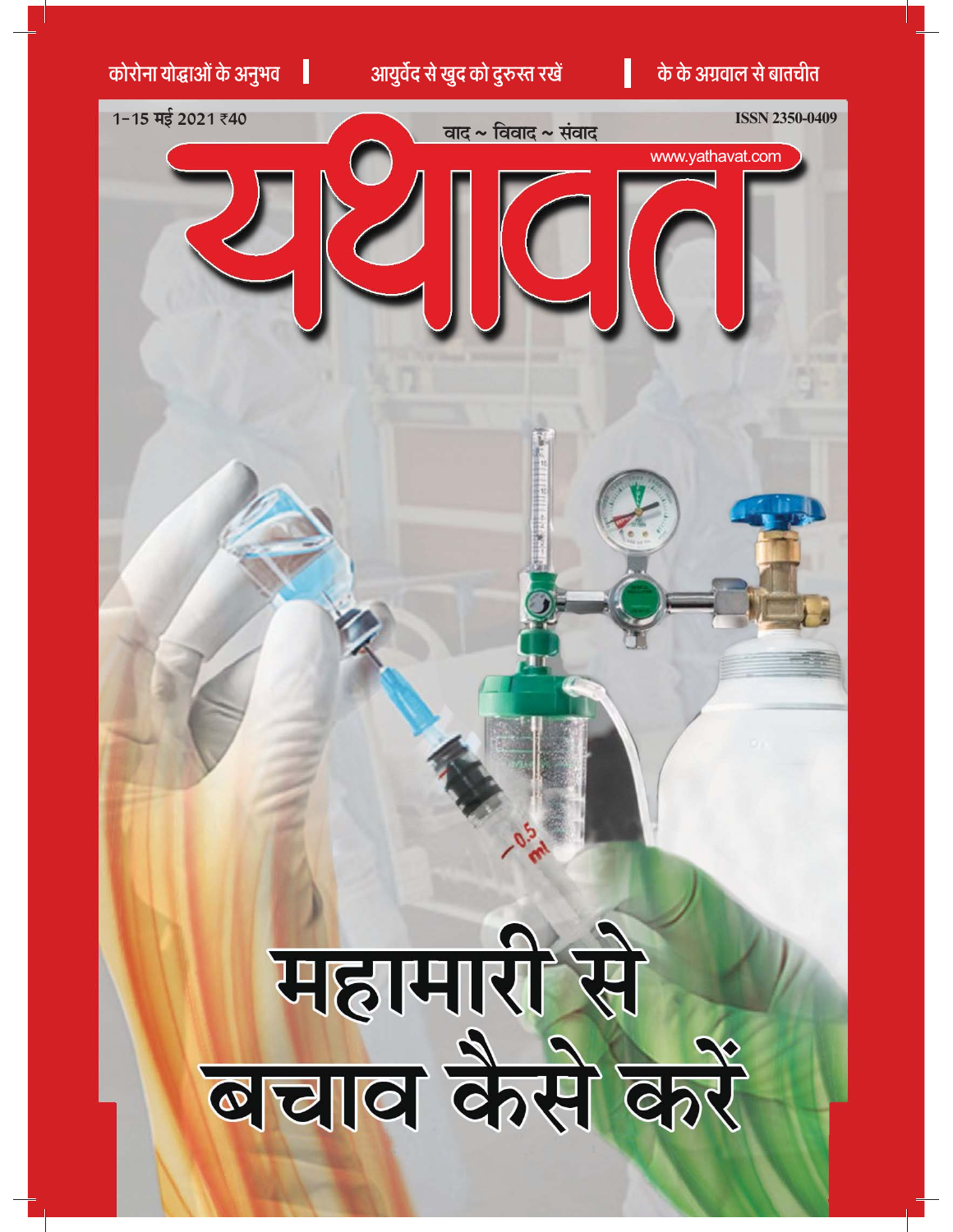हिन्दुस्थान समाचार समूह की पत्रिका



# कोविड – १९

प्राणवायु

का हाहाँकार

**पेज 26** 

अब सबको

<sub>ਧੋਯ</sub> 28

वैक्सीन

### इस पखवाडे

# पश्चिम बंगाल

नतीजे से पहले ही जीत गई भाजपा **पेज 34** 

मौत की लहर और बेपरवाह सरकार

<sub>ਧੋਯ</sub> 32

|    | रतभ             |
|----|-----------------|
|    | संपादकीय        |
|    | अभिपाय          |
|    | मुद्दा          |
|    | नजरिया          |
|    | नदी             |
|    | कहानी           |
|    | कविता           |
| hY | विद्यार्थी कोना |
|    | पुस्तक          |
|    | योगपथ           |
|    | सेहत            |
|    | सिनेमा          |
| Ĭ  | बतरस            |



| आवरण कथा<br>$\bigcap$ |  |
|-----------------------|--|

|                                    | $\frac{0}{0}$<br>$\frac{0}{1}$<br>$\frac{6}{6}$<br>$\frac{6}{6}$<br>$\frac{6}{7}$ |
|------------------------------------|-----------------------------------------------------------------------------------|
| ज्था                               | I<br>7                                                                            |
| T<br>$\overline{\phantom{a}}$<br>⊐ | 7                                                                                 |

यथावत



| कोरोना से बचने का प्राकृतिक कवच22      |  |
|----------------------------------------|--|
| इम्यूनिटी बढ़ाने में कारगर है यूनानी24 |  |
| कोविड को हराने के बाद दे रहे प्रेरणा25 |  |
|                                        |  |
| पोपाबाई किंवदंती नहीं हकीकत…………………….36 |  |
|                                        |  |
|                                        |  |
|                                        |  |
|                                        |  |
|                                        |  |



| कोरोन        |
|--------------|
| इम्यूनि      |
| कोविड        |
| <br>क्यों इत |
| पोपाबाः      |
| नये गृह      |
| शत्रु संग    |
|              |

| कोरोना से बचने का प्राकृतिक कवच22      |  |
|----------------------------------------|--|
| इम्यूनिटी बढ़ाने में कारगर है यूनानी24 |  |
| कोविड को हराने के बाद दे रहे प्रेरणा25 |  |
| क्यों इतनी जरूरी है ' रेमडेसिविर '31   |  |
| पोपाबाई किंवदंती नहीं हकीकत36          |  |
|                                        |  |
|                                        |  |
|                                        |  |
|                                        |  |
|                                        |  |

अंदर की: खबरें







 $\overline{\bf 56}$  आजीवन कलम के



प्रधान संपादक : रवीन्द्र किशोर सिन्हा समूह संपादकः रामबहादुर राय संपादक : संजीव कुमार\* समन्वय संपादक : प्रभात ओझा **सहायक संपादक** : बद्रीनाथ वर्मा विशेष संवाददाता : गुंजन कुमार कॉपी संपादक : प्रतिभा कुशवाहा उपसंपादकः राम जी तिवारी संवाददाता : विजय कुमार राय, सौरव राय

वर्ष 08, अंक 18, 1-15 मई, 2021

अध्यक्ष एवं कला एवं सज्जा: रविकांत कुमार, जितेन्द्र सिंह

उत्तर प्रदेश : राजेश कुमार तिवारी (9452875890) सौरभ राय (9415653899)

गोविन्द चौधरी (7488004080) उत्तराखंडः शिवशंकर जायसवाल (9411111401) मध्य प्रदेशः मयंक चतुर्वेदी (9425601264) झारखंड कुमार कृष्णन (9304706646)

ईश्वर बैरागी (7597892495) विजय माथुर (9587330333)

नरेन्दर जग्गा (7814040030) छत्तीसगढ़ः केशव नाथ शर्मा (9340924982) शैलेन्द्र पांडेय (9826632544) हिमाचल प्रदेशः सुनील शुक्ला (9418190914)

राजबहादुर यादव (9022564186) सुधीर जोशी (9096619855)

संतोष मधूप (7003057081)

बलवान सिंह (9419143528)

समन्वय नंदा (8249287233)

विशाल गुरंग (9832432437) हर्ष भाई शाह (9979794494)

अरविंद कुमार राय (8876590082)

राज्य प्रतिनिधि

बिहारः

राजस्थानः

महाराष्ट्रः

हरियाणाः

पश्चिम बंगालः

जम्मू कश्मीरः

उड़ीसाः

असमः

सिक्किमः

गुजरातः विषणन विभाग सहायक उपाध्यक्षः अशोक जेटली (मो.+91 7739336363) (प्रसार एवं सब्सक्रिप्शन)

ashok.jaitley.@hs.news उपप्रबंधक विपणनः अविनाश कुमार (मो.+91 08700741934) प्रसार एवं विज्ञापन संपर्क सूत्रः +919953032624 marketing@hs.news hsmarketing13@gmail.com प्रसार अधिकारी रामभजन (मो.+91 9711515991) भोला प्रसाद यादव (मो.+91 9871487548) **जनसंपर्क अधिकारी**ः संदीप द्विवेदी क्षेत्रीय प्रबंधकः बिहार-झारखंड मनीष किशोर (मो.+91 9334919888)

संपादकीय कार्यालय

शुल्क पाक्षिक

शुल्क वार्षिक

शुल्क वार्षिक

सपादवंगच वंगवारनव<br>एम–6, भगत सिंह मार्केट, गोल मार्केट<br>नई दिल्ली–110001, दूरभाष – 91–11–43560629

ई–1, ईंस्ट ऑफ कैलाश, नई दिल्ली– 110065 स्वामी, मुद्रक एवं प्रकाशक रवीन्द्र किशोर सिन्हा द्वारा ई–1, ईस्ट ऑफ कैलाश, नई दिल्ली- 110065 से प्रकाशित और इंटरनेशनल प्रिट–ओ–पैक (आईपीपी) प्रदेश से मुद्रित। संपादक– संजीव कुमार

₹४० व्यक्तिगत

∶ ₹९१२ व्यक्तिगत

∶ ₹1500 संस्थागत

\* पीआरबी अधिनियम के तहत समाचार चयन के लिए उत्तरदायी।

editor.yathavat@gmail.com पंजीकत कार्यालय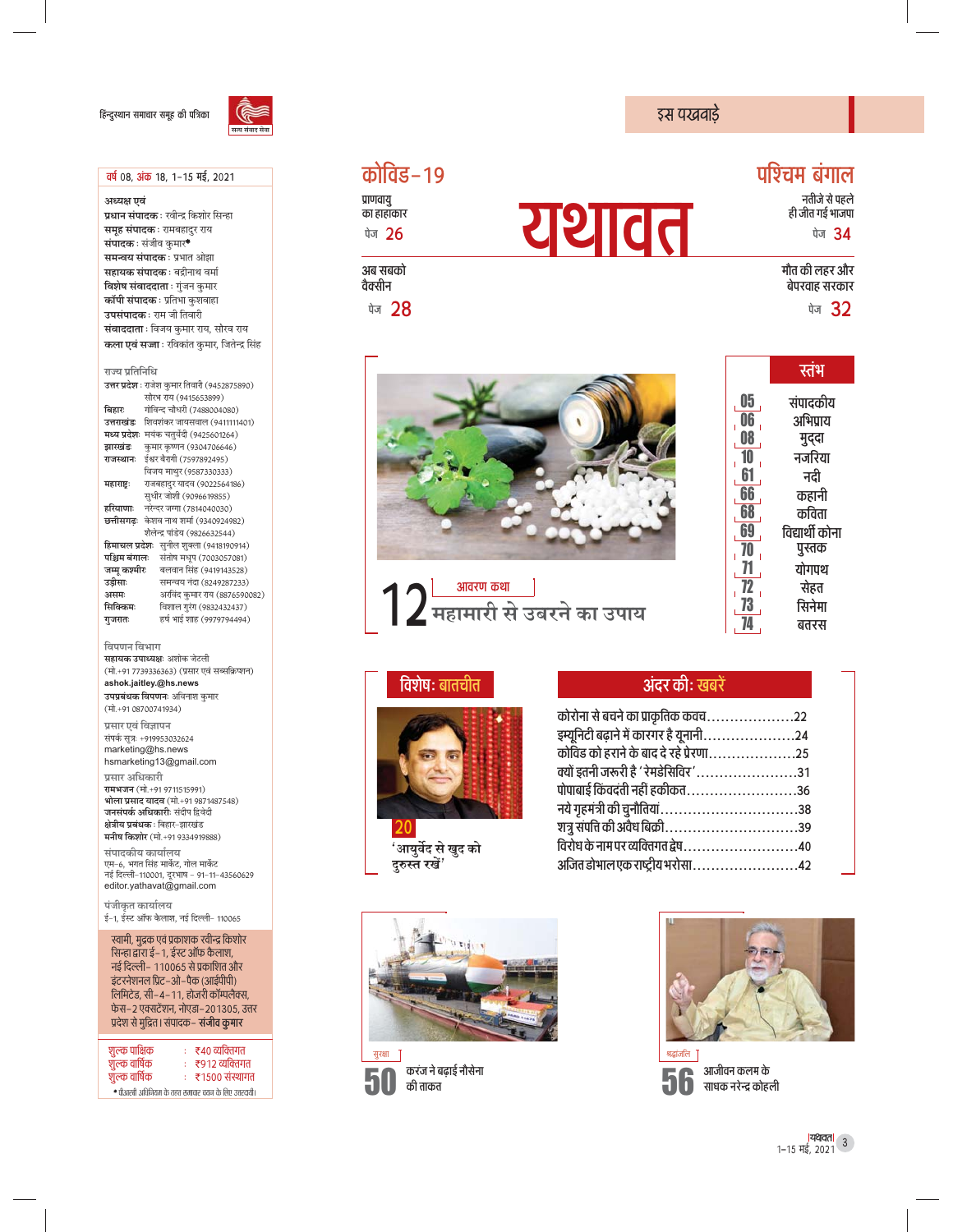# 'आयुर्वेद से खुद<br>को दुरुस्त रखें'

डॉ. प्रताप चौहान जाने-माने आयुर्वेदाचार्य हैं। वे जीवा आयुर्वेद के संस्थापक निदेशक भी हैं। उनसे कोरोना और आयुर्वेद को लेकर *बातचीत की* प्रतिभा कुशवाहा *ने।* 



### ■ कोरोना महामारी में आयुर्वेद कैसे लोगों की मदद कर रहा है।

-आयुर्वेद का एक टर्म है व्याधिक्षमत्व बल या रोग प्रतिरोधक क्षमता कहते हैं तो हमें इसे बढ़ाना है। इसके लिए हमें अपने खानपान-लाइफ स्टाइल पर ध्यान देना है। इसके बाद कुछ आयुर्वेदिक जडी-बुटियां हो गईं। खानपान में हमें ठंडी चीजों जैसे फ्रिज का पानी, जुस, मिल्क शेक आदि हमारी रेस्पेरिटी सिस्टम को डिस्टर्ब करते हैं। आयुर्वेद में इसे कफ का स्थान दिया गया है। ज्यादा तली-भूनी चीजें, मिल्क प्रोडक्ट जैसे दही, मक्खन, घी न ही खाएं। ये सभी चीजें भारी होती हैं। पतली सी छाछ पी सकते हैं, गाय का गर्म दूध हल्दी के साथ लें। आयुर्वेद का मानना है कि यदि आपकी पाचन शक्ति या अग्नि क्षेत्र ठीक है तो आपके अंदर रोग से लडने की शक्ति है।

### ■ इस समय गर्मी का सीजन है। आयुर्वेद में काढा बताया जा रहा है, इसके सेवन में क्या सावधानियां रखना चाहिए।

-आजकल जो काढ़ा दिया जा रहा है, उसमें सारी चीजें गर्म हैं। मैं एक छोटा सा फॉर्मूला बता देता हूं। इसके लिए एक चम्मच अदरख या सोठ, सौफ, जीरा, धनिया एक लीटर पानी में लेकर उबाल लीजिए। तिहाई या आधा बच जाए, तब छानकर एक थर्मस में रख लें। इसे दिनभर थोड़ा-थोड़ा करके पीते रहें। तो यह आपके पाचन को ठीक रखेगा। अगर गरम मसाले काली मिर्च, दालचीनी, सोठ वाला काढा पीना है तो उसमें थोड़ा सौफ और मुलेठी भी मिला लें, बैलेंस आ जाएगा। इस समय गर्मी है, तो एक बार पीना काफी है।

### ■ रोग प्रतिरोधक क्षमता बढाने के लिए हम क्या कर सकते हैं ?

-हमें अपनी ओज शक्ति को बढाने के लिए च्वनप्रास का भी सेवन करना चाहिए। जिन लोगों को च्वनप्रास भारी करता है, वे लोग 5-7 दाने किसमिस, 5-6 बादाम, 1-2 अखरोट रात में भिगो दें और सुबह नास्ते के समय गर्म पानी या हर्बल टी के साथ इसे खा लें। इसके अतिरिक्त गिलोय, अश्वगंधा, थोड़ा शहद का सेवन करना भी ठीक रहता है। आयुर्वेद में नाक में एक-एक बूंद अणु तेल डालने की बात की जाती है। अगर अणु तेल नहीं है, तो नारियल तेल या तिल का तेल भी डाल सकते हैं। थोड़ी स्टीम और गरारे भी करते रहें, ताकि थोड़ बहुत गले या नाक में इंफेक्शन होगा तो वह दूर हो सकता है। तो यह सब चीजें आप करते रह सकते हैं। अगर आपके घर में कोई बीमार भी हो गया है, तो ये सभी काम तरंत शरू कर देना चाहिए।

### ■-इस समय एक कोविड से पीड़ित मरीज को आयुर्वेद से किस प्रकार की सहायता मिल सकती है।

-अगर कोई व्यक्ति कोरोना पॉजिटिव हो ही गया है, बुखार है, तो इसके लिए आयुर्वेद में महासुर्दशन वटी दो से तीन बार ले सकते हैं। टेस्ट जरूर कराएं। किसी भी आयुर्वेदिक डॉक्टर के संपर्क में रहकर अपना इलाज कराएं तो ज्यादा ठीक रहेगा। हर व्यक्ति की प्रकृति अलग-अलग होती है, तो इलाज भी अलग ही होगा।

■ ऐसे समय हमारी दिनचर्या कैसी होनी चाहिए। -जो लोग इस समय स्वस्थ्य हैं. वे एक्टिव रहें। इस समय हम लोग ज्यादातर घर पर ही हैं. तो आधा-एक घंटा हल्का